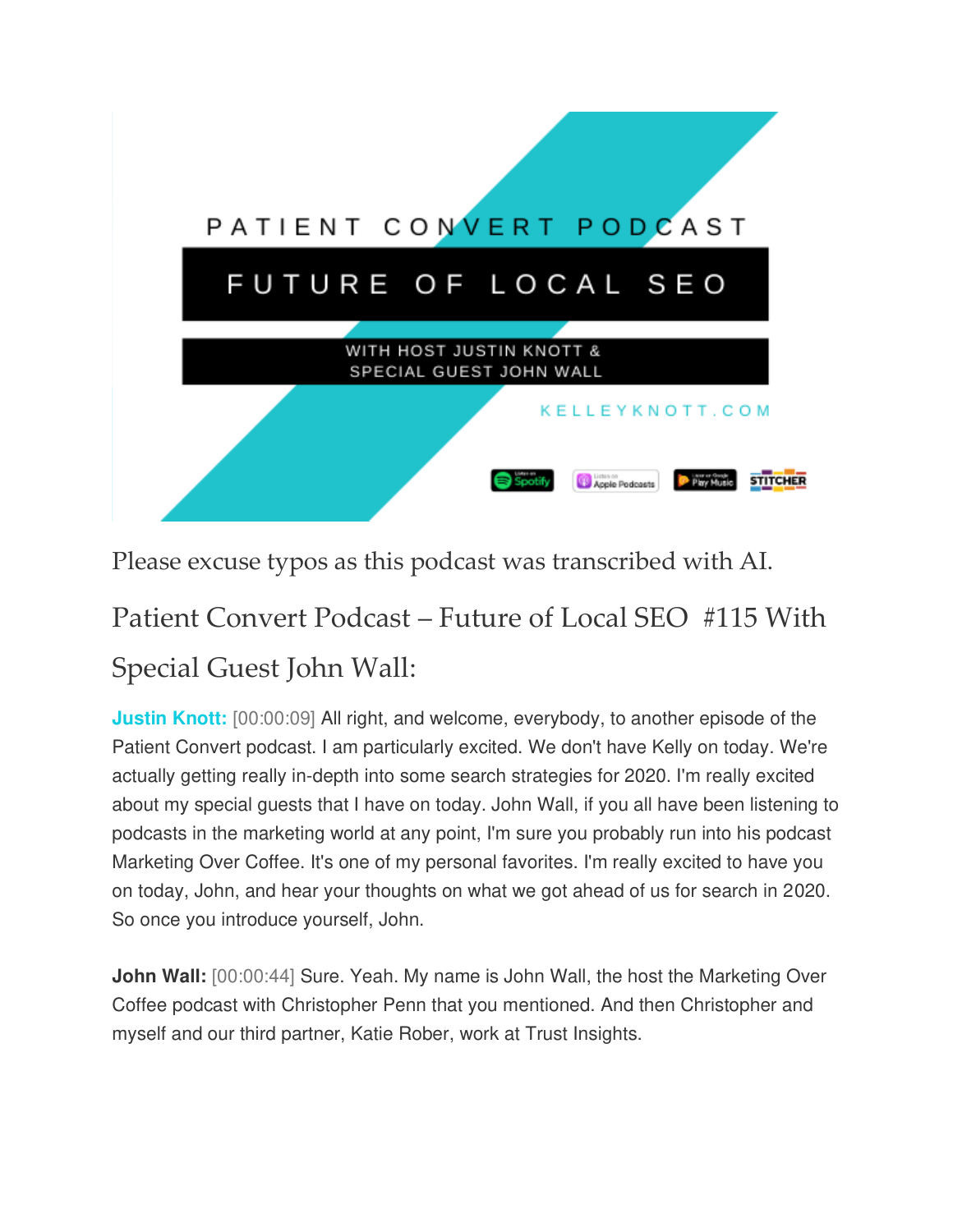**John Wall:** [00:00:54] We have over 10 years of podcasting, actually 12 years of podcasting. We've been doing so much marketing analytics that had actually spun itself into its own firm. Yeah, we're always into what's going on in marketing, in tech and always stuff for talking, search and analytics.

**Justin Knott:** [00:01:08] Absolutely. And as I mentioned before we jumped on Jon, I have jury summons yesterday and Radio Atlanta and I'll help keep my sanity on my ride down there. So I highly recommend if all not listened to marketing over coffee. They've had some incredible guests on there and they're always pumping out amazing new content on a broad range of marketing topics. So I highly recommend they all listen to it.

**John Wall:** [00:01:31] Yeah. Thanks. That was the seed for this. Years and years ago. It's just kind of if you work marketing in tech, you we've all had that situation where you've been at a family gathering or some kind of cocktail party and nobody understands what you do or any of it.

**John Wall:**  $[00:01:43]$  So to have a chance to talk and hear from other people doing the same stuff, you know, it's just amazing to have some people to connect with and share tactics and they understand your jokes and all that kind of stuff.

**Justin Knott:** [00:01:52] Absolutely. I totally agree. All right. So as we're kind of getting started, well, we're talking about today is kind of the the landscape of SEO and search kind of in 2020 as it's arrived today and then looking forward even into 2021. So we can start kind of figuring out what's the best way to navigate those waters. What tactics are working and even more importantly, what the listeners how can that apply to the medical field that may look a little bit different than other industries. So as we're jumping in, I wanted to get started and kind of get your thoughts in 2020. What are you seeing from a trends perspective when it comes to kind of search and search strategy that you think are the most important things that we kind of need to take notice of?

**John Wall:** [00:02:37] Yeah, I think the biggest trend that we see for this year is that as privacy continues to ratchet up across social networks and as far as Web sites, it's so much more important for every business to have their own content out there and their own strategy for driving traffic to their websites and to find and acquire new customers,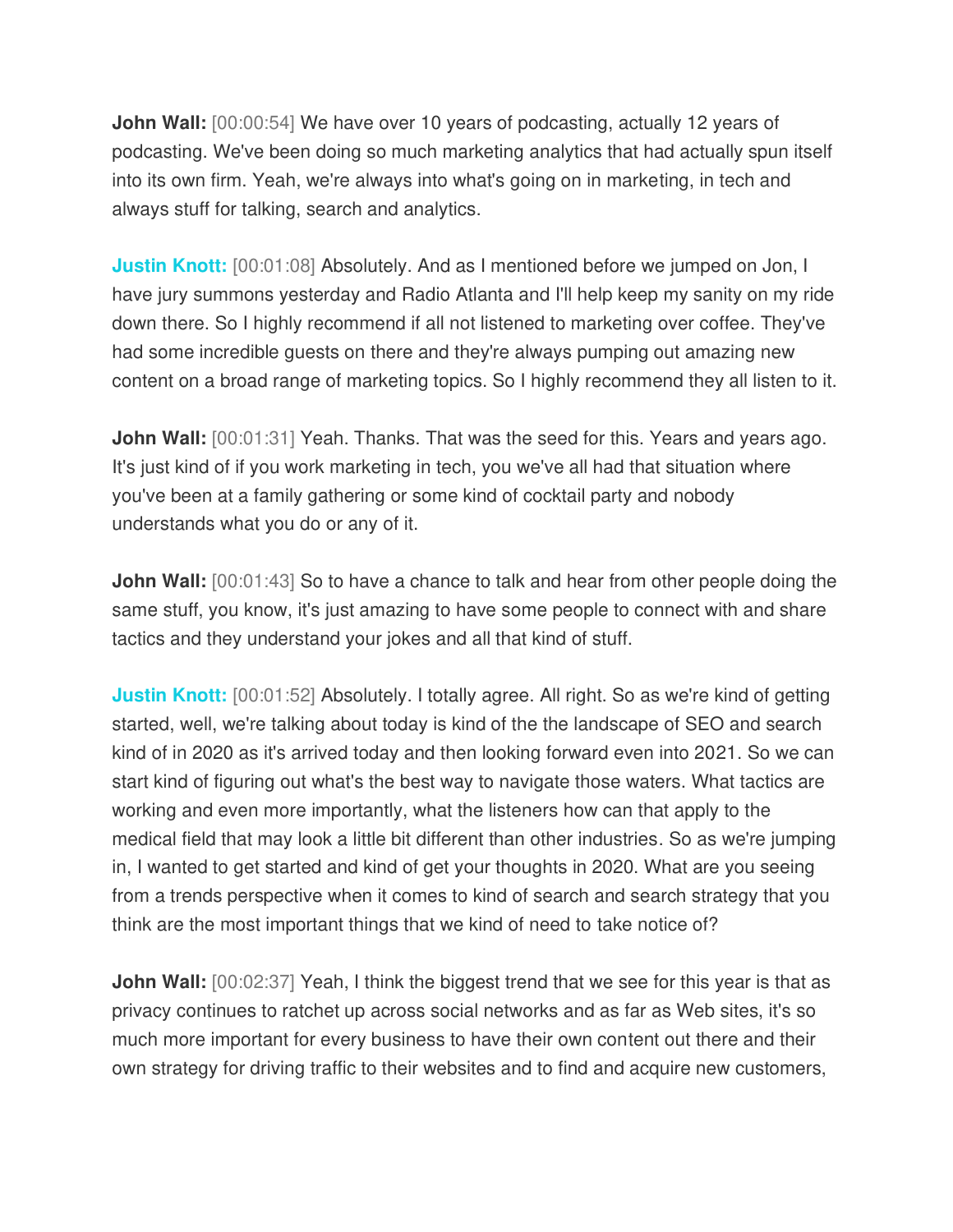because you're not just gonna be able to buy your way into it or spend a lot of time on social and just have it show up.

**John Wall:** [00:03:01] So really stepping up your game a little bit as far as being able to track what's going on your website and being able to keep track of how you're getting traffic to the website and doesn't have to be all online stuff. And in fact, especially for local, you know, doing stuff in the community or, you know, kind of more what people would call old school ads, you know, things that local restaurants or community events, all that kind of stuff, being able to track that, to know what's working and not working, is it going to become critical to to kind of gaining market share and staying ahead of the competition?

**Justin Knott:** [00:03:32] Absolutely. And I couldn't agree with you more. I know I was listening to one of y'all's recent episodes that you had done talking about and we tell clients a lot all the time that you really it's just so critical to start investing in your own assets, because I think the ad space. There's just so many unknowns. And we tell our clients all the time, the last thing you want to do is get tethered to something that's completely out of your control. So the more you can focus on this, I think the more it gives you leverage as things continue to get more expensive on the advertising front and things begin to get more out. What do you think about that? I find it so important to make sure your control of your own destiny and search and investing in your own content is a great way to do that.

**John Wall:** [00:04:13] Yeah, absolutely. And the great thing about this is that this is all geofencing. You know, it's you don't have to compete against the entire country. You know, you just need to be the best scoring for optometrist's Tulsa. You know, if you've got that and that, that's good. You've got it. And you don't even compete with everybody else around the country. You know, you can look at the Web site of a Los Angeles optometrist and steal everything that they've got going on there and copy it and use the same tactics and just using it for your own cities and towns and stuff.

**Justin Knott:** [00:04:44] Yeah, that's that's such a good point that you bring up, because I think when you look imperatively and you've worked in so many industries and us being so focused in medical, what is very different is unlike a lot of other large vertical spaces, even with the hospital systems, it may take a multi states at the end of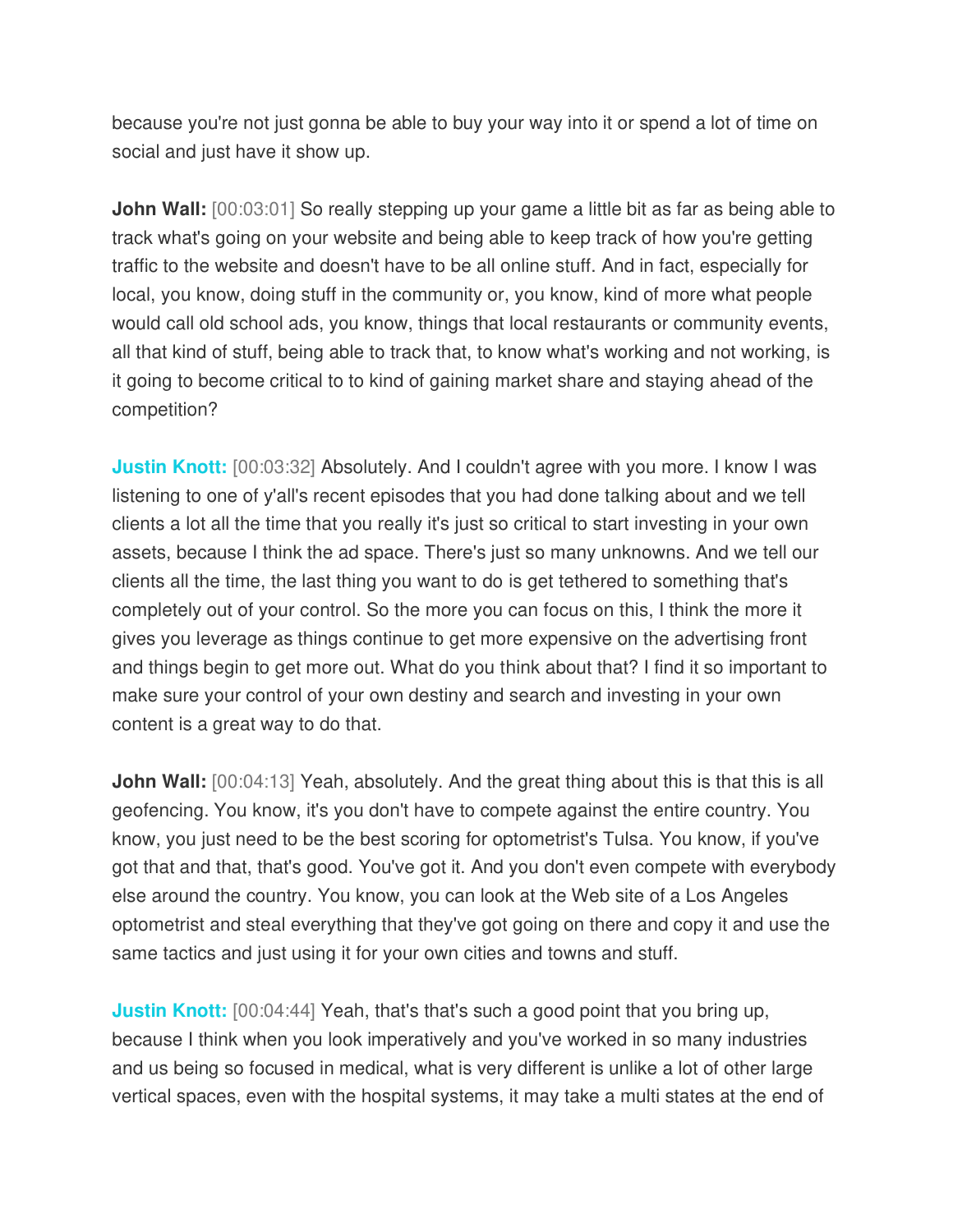the day and maybe Max Regional, unless you're talking about obviously you've got like Cleveland Clinic and Mayo Clinic. Have these massive repositories of almost like a Wikipedia for medical, but most practices. It just really boils down to how can I win in the distance that patients are willing to drive. And that, I think makes it very unique comparative to probably a lot of other industries that you've worked on.

**John Wall:** [00:05:27] Yeah, and what makes it fun is, OK. So like we have a situation here where there's kind of three competing medical hospital, everything from full on hospital down to kind of these walk in surgery and daycare centers. But they're actually all battling it out. And it's so cool that they can fight and run ad campaigns. I mean,for \$20 a day, you can go to war with your competitors and see if you can drive more traffic.

**John Wall:** [00:05:50] And, you know, it's not like you're trying to fight for mortgage on Google at \$300 a click. You know, you can for a buck a click kind of make a run at certain terms and try and do stuff. So it's. But the challenge with that, of course, is the folks that are fantastic at that they can go get paid huge, gigantic dollars working at these mortgage companies. So it's the struggle of, okay. You can know what you need to do. But now who's gonna spend all the time doing it? And where do we start? What's the best kind of bang for our buck with that stuff?

**Justin Knott:** [00:06:20] Yeah, absolutely. That's very true. What are your thoughts now with it being so hyper local? You're hearing so much in the way of voice search. It's time to optimize for voice search. 90 percent of millennials are using voice search on a daily basis between their phones and other tech that's in their house. I'm still not fully convinced, especially in the medical space, whether it's the trust factor or the fact that you can't physically see like a dental practice from a digital standpoint of who you're going to see, all that kind of stuff. What are your thoughts from a voice search standpoint with as much as it's being utilized, but when it comes to the medical space, do you see that being something that's worth spending time and trying to optimize for on a local level, or is it something we just kind of need to wait until that finally arrives?

**John Wall:** [00:07:04] Yeah, this is it's a great question. Yes. Because it we see that these types of questions coming up over and over all the time in marketing. And so the question is, you know, do I go kind of chase the shiny new thing and can I win?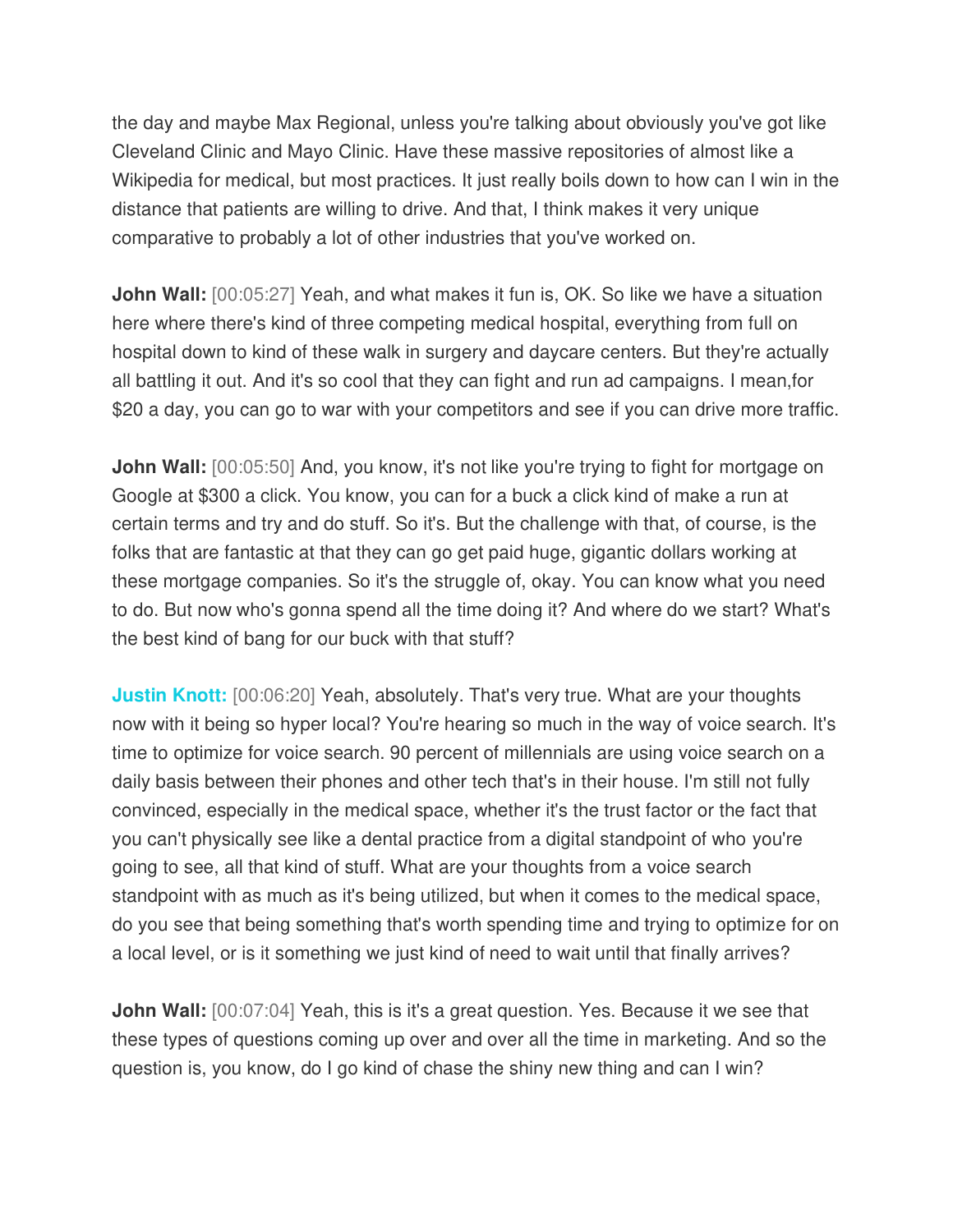**John Wall:** [00:07:18] And that is there's two kind of things going on with us that's unique to medical. One is the privacy end of it. Like, I personally just feel that people don't want to be scheduling or trying to find out the medical stuff via voice search when they can sit down at their computer and do a bunch of Googling, you know, like they want to go to Yelp and see how many people like this doctor and you know, they want more data. But then the other interesting thing with this on the voice search front is that it's very important actually to have your game at its peak on just the SEO front and your normal website, because the problem with voice search is the voice device is only going to throw back the number one results. Yeah. So if you're not that number one result when the time comes, if voice does take off a win.

**John Wall:** [00:08:03] So it's. Yeah, I would not you know, definitely you don't need to be hiring somebody to build an Alexa app for your friend to hook into.

**Justin Knott:** [00:08:12] Yeah, I agree.

**John Wall:** [00:08:13] But you need to, you know, fight all you can on your search terms because if the time does come where somebody is looking for podiatrists in Honolulu, you know, if you're number one on Google, well, then on an Android device, you're probably going to be the first thing they throw back.

**Justin Knott:** [00:08:29] Now from a voice search perspective. I'm curious, I'm sure listeners are out there, too, when it comes to that first ranking in winning that. How is it? Is there a delineation? Is it. Is it more based off your GMB or your Google My business map listing being number one or that first actual organic search spot. What is it from a voice search standpoint that's going to get you into that number one voice search as a matter more about your map listing or your organic search result?

**John Wall:** [00:08:57] Well, that's the million dollar question right there, because we don't know how the algorithm gets tweaked on their site. So they're going to be able to do whatever they want. So if it follows the normal progression of stuff, I would say that organic is gonna be the first thing. If you're an organic, SEO, that's number one. And then so that's the first iteration. And then second iteration, this is funny. We've seen us on the podcasting side in that the individual players are unable to defeat the folks that are aggregators. So really. Yes. So you can be number one, you know, brain surgeon in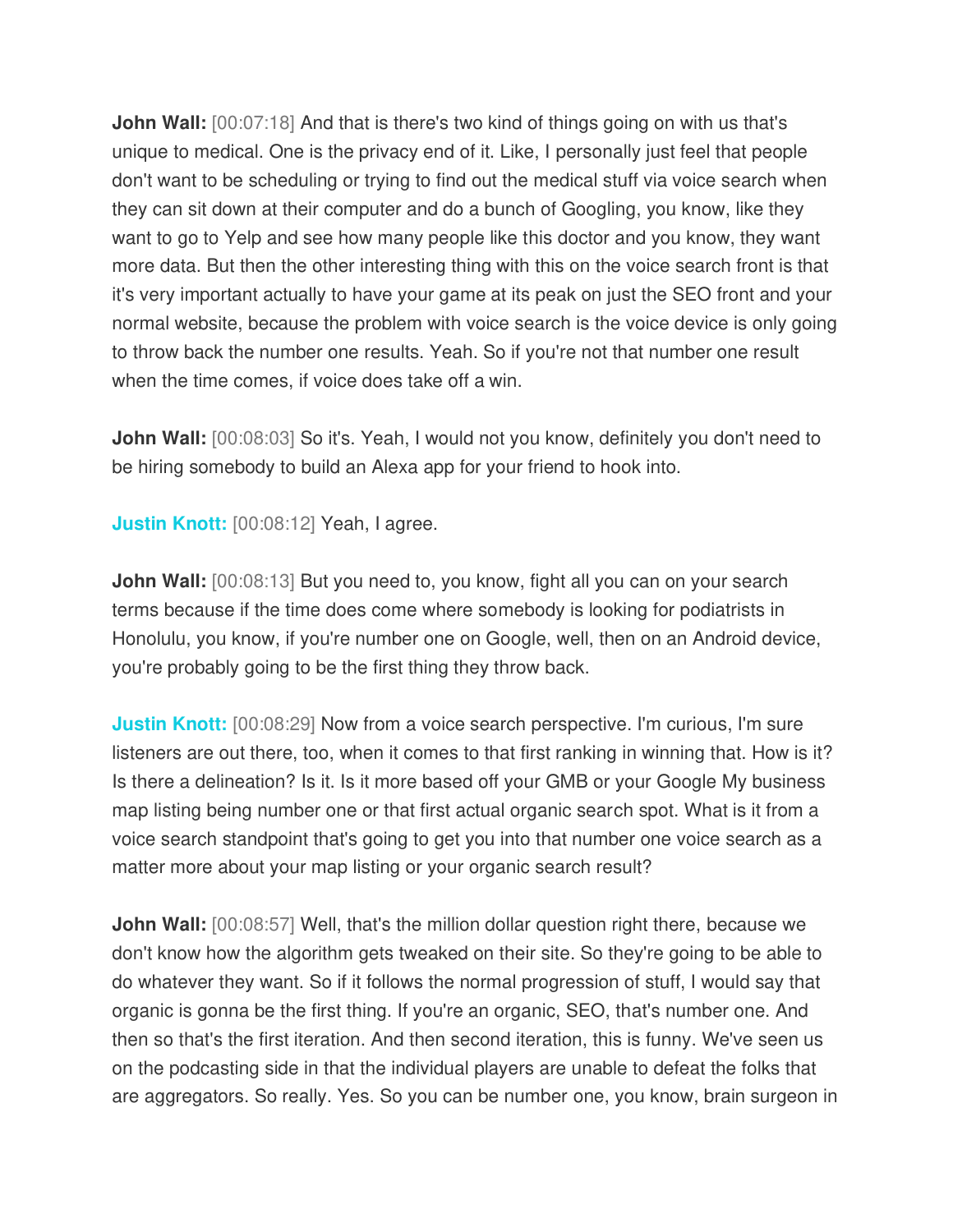Detroit. But all of these posts of top 10 brain surgeons in Detroit. Those will always eventually take all the organic juice away from the individual post because everybody they don't want to look at the brand. They want to look at the time and be able to pick and have some feedback. And so Marcus Sheridan, they're the sales line, like he was the guy that totally cashed in on that. He would always do a top 10 list for the town and have all his competitors listed and the competitors. They were so naive. There were like, oh, this is awesome. Thanks for putting us on your website. Meanwhile, he's stealing all their organic juice over cigarettes and tongue. And then there's a.

**Justin Knott:** [00:10:08] You've been sharing it on social and everything just right.

**John Wall:** [00:10:12] All their leads and prospects. He looks to me as number one because he doesn't list himself, he says at the bottom. You know, we don't list ourselves because we're biased, because we are actually the best. And I've proven it by hosing all these SCA results from these guys. So that second iteration and then on top, that is third generation, too. I would tell you that surprise me if there's gonna come a point where if you sign up with your credit card and pay 20 bucks a voice query, you'll suddenly be at the top of the pile.

**Justin Knott:** [00:10:37] And that has been interesting kind of through the grapevine. We're hearing that even on the Amazon Alexa side, that they're slowly starting to get into even this market in particular, like we had a client that's got a multi-location psychic psychiatric practice in the downtown Manhattan area. And they reached out to us about Amazon, Alexa, reaching out about a retainer program that the way they have to get you optimized and raking it had a very yelp feeling to it. Like the account managers and everybody were really pushing it hard. This is the first thing that I've heard about this. This is very interesting.

**John Wall:** [00:11:13] And it would be unfortunate if you no longer scores as well as you. Exactly. And then they'll call you an accident.

**Justin Knott:** [00:11:21] We went through that when Yelp was like really firing on all cylinders. I think that was 80 percent of all the calls that we got into the agency as we tried to do a favor for our clients. It's like, hey, you just send the Yelp account manager over to us and we'll feel the calls. Oh, boy, it was bad.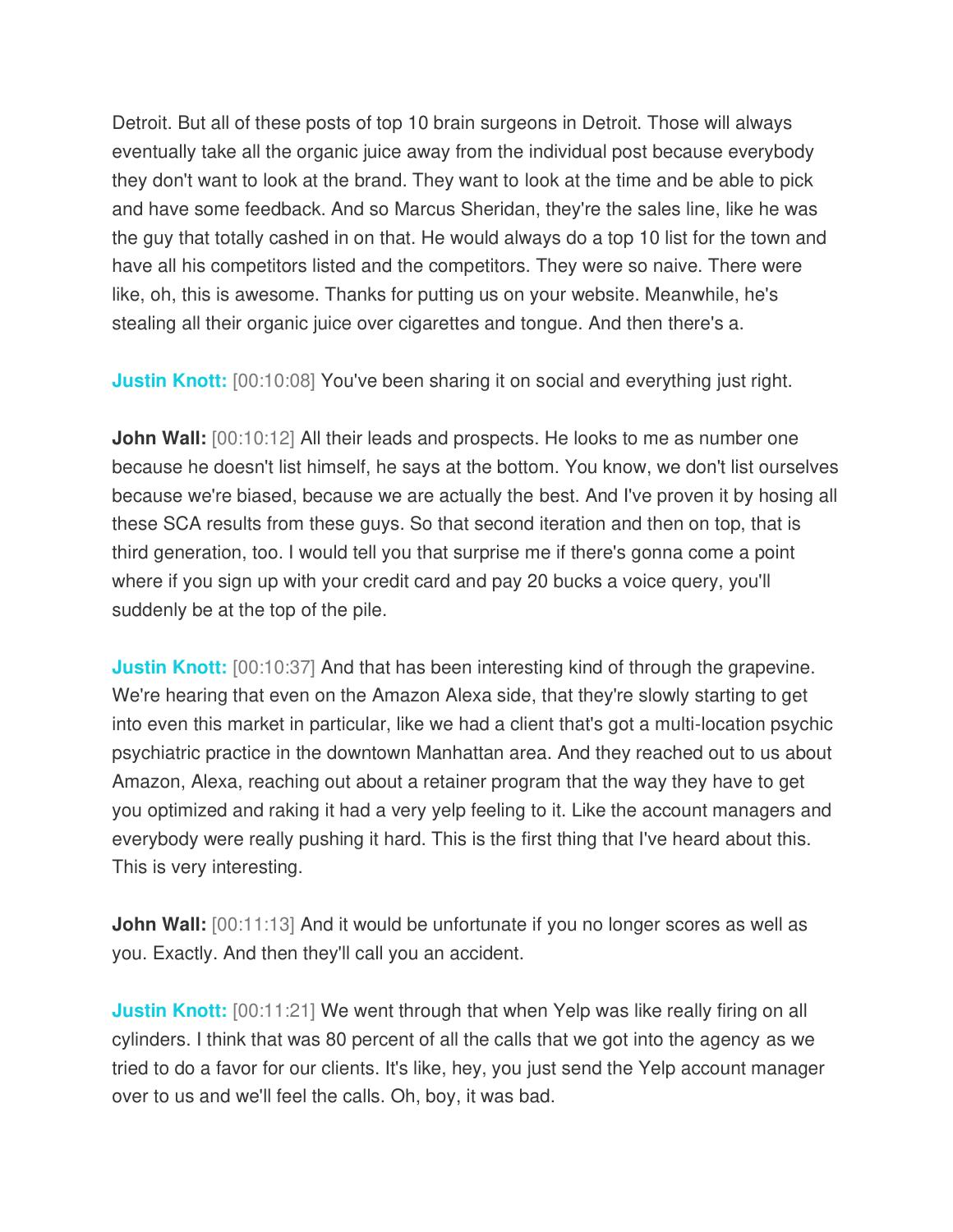**John Wall:** [00:11:37] And that's, you know, obviously, Amazon and Google both have their own rating, five star stuff like that. They all know how that works. So, yeah, it said it would not surprise me at all for the folks that have twelve thousand five star reviews. Will just be undefeatable.

**Justin Knott:** [00:11:52] Yep. I totally agree. It's interesting that you went that you mention too, because this is actually a strategy we even used internally for the age when we rolled out because our podcast is only about six months old. So I knew we were at a large deficit comparative to the health care marketing space is not a huge space. So as more of what can we win from a medical podcast related space? But you've obviously got Mayo Clinic and Beckers and all of those really large ones that have been out around for a while or have a domain authority of ninety five. And so we went out and created a top 16 best medical podcast lists like about four weeks ago, and it's already ranking in the third slot for any modern medical podcast related to your crushing.

**John Wall:** [00:12:34] Fantastic.

**Justin Knott:** [00:12:36] So it's so interesting. It's such a great way to just kind of corner the market. And like you said, then we have. And I wouldn't call them competitors because we're just in the same concentration space and love what everybody else is doing out there. But it's an easy share, too. Could you share that on LinkedIn? And we actually ended up in a health podcast network because of a relationship we built, because we added the guy's podcast into our list of 16. And it created a relationship that kind of dovetailed into doing other work together. So it's a good way. But yeah. So when it comes to competitors in the medical space, it can be a pretty, pretty cutthroat way to get ahead.

**John Wall:** [00:13:10] Yeah, it's it's kind of the frenemy kind of thing. You know, suddenly you step on each other at some point and it can get ugly quick. But there is no better way to to kind of share resources. And with the rising tide raises all boats if you want to go with hackneyed metaphor force.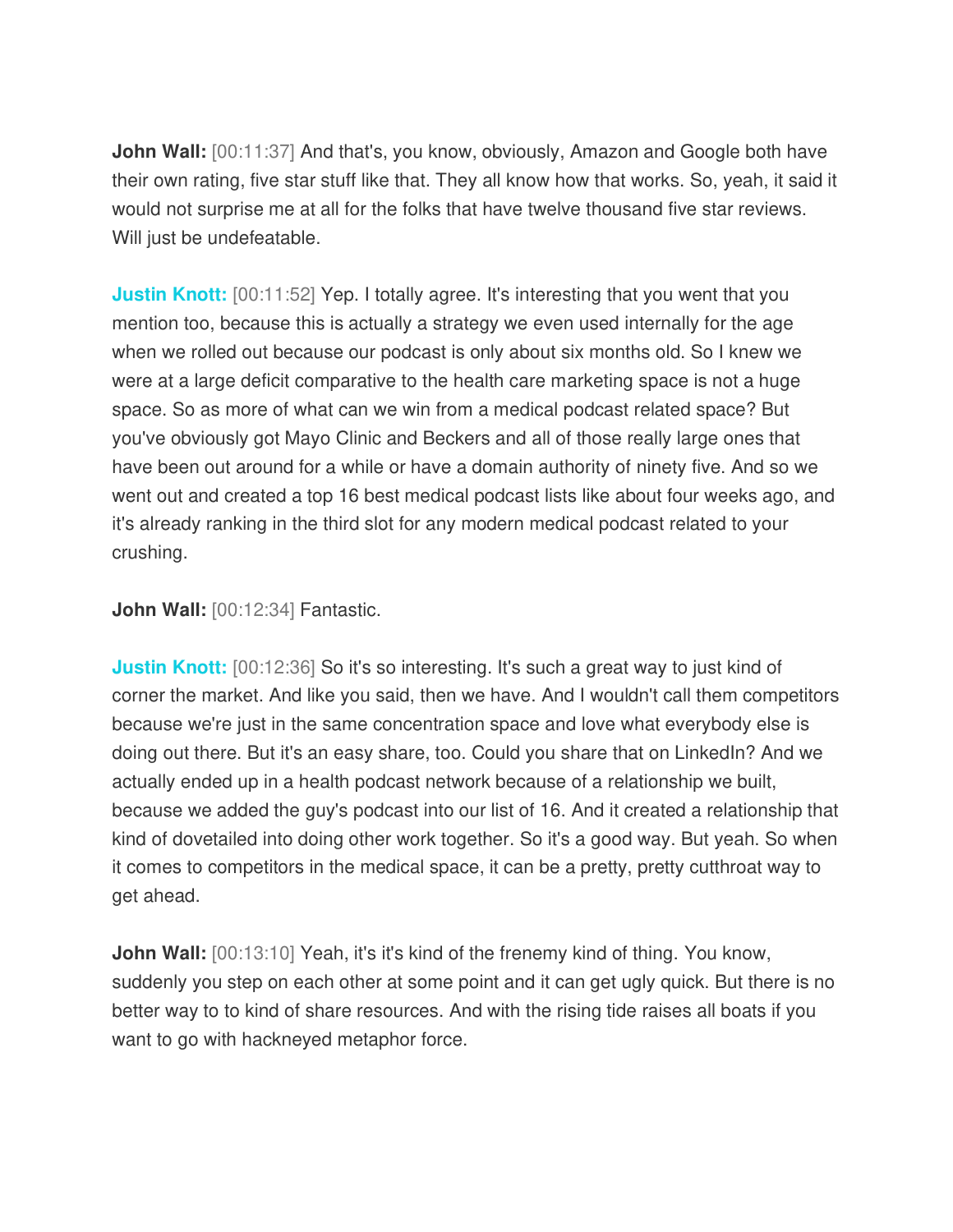**Justin Knott:** [00:13:26] What do you see from a landscape perspective? Because you mentioned and alluded to it and we're really big fans of geologists. I wouldn't even say fans. Just the reality of what exists is whether you're doing, say, a provider level search. So by a provider's name or something or searching for a specialty type like pediatrician near me, you're going to run into the big players like Yelp was always up there. I see that they've really I think they've really slid it especially comes in the medical space. But you've got HealthGrades and vitals and a lot of these other listenings things. What is your opinion? I mean, from an offsite perspective, I think it's still a very strong, necessary evil to make sure that you're taking over those pages, getting all them optimized, making sure all the information is collected. I mean, there's so much from a listenings management space that we hear about, especially being the agency industry. But do you still think that that's a very viable thing that needs to be focused on?

**John Wall:** [00:14:19] Yeah, it is. And so the key with this one, this is a good example of where you've got to have your own Google Analytics in order because you want to be giving utm links to all of those places and using wherever you can.

**John Wall:** [00:14:31] So then at the end of the six month period, you can go back and look and say, OK, what are the top 40 places where the traffic came from?

**John Wall:** [00:14:37] And so, you know, because I don't even I was going through a round of this now it's kind of like you get asked to do all this stuff, but then you go back and you say, oh, well, you're not. Actually, this drove zero traffic over the last six month period. And at that point, you know, you may say decide, do we want to just paid ads or something to prevent this channels has anything at all. But, you know, odds are you probably have five other channels that you've been meaning to amp up a little bit more. Or maybe you have one or two channels that have proven that they bring the traffic every month. And you want to make sure that those are optimized before you go, hey, get out the bad neighborhood.

**Justin Knott:** [00:15:08] Yeah, that makes total sense. I think that's a really good point because we, especially on the more individual provider, are smaller practice level. We run into that a lot. Like somebody in the aesthetic space and they are leveraging like real self, which is an aesthetics focused listings service and they're coming to us like they we're investing five hundred dollars or a thousand dollars a month on their ad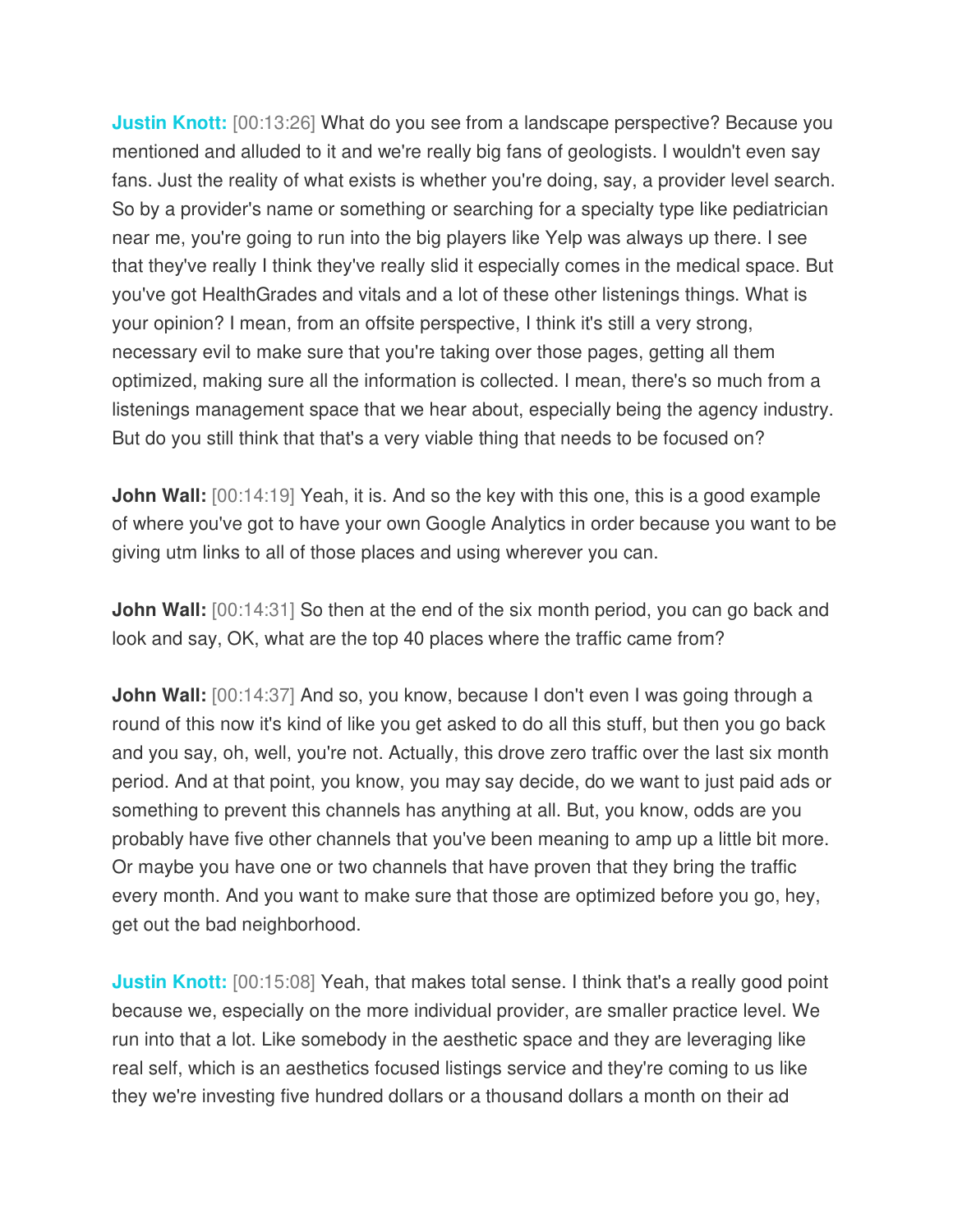platform. We don't even know if it's working because there's just no visibility. And it's well, you got to get that idea just to your point. You've got to get utm tracking setup. You've got to get Google Analytics set up. You're literally just throwing stuff at a wall and just guessing that it's working.

**John Wall:** [00:15:45] Yeah. Yeah. And it's it doesn't have to be, you know, dead perfect as far as like, OK, here are the six hundred and forty seven ones. You just need to be able to say, well look we spend five hundred a month on this and we're reasonably certain that we're making about five grand a quarter. So. Yeah. Yeah. Let's just keep the foot to the pedal and keep spending the money and you'll easily see the ones where we're spending this money and it doesn't look like anything has ever come from it. And even you can even do that. Validate that with a patient. You know, I mean, as they're going up for their next appointment. Hey, how did you hear about us? You know what? How did you find out about us entry for, you know, use those results to validate things. You can at least, you know, you're not shooting in the dark.

**Justin Knott:** [00:16:26] So leading into I want to talk a little bit about the space that you're in with trust in sights and being so focused on analytics. I wanted to hear from you some of the tools that you recommend, but even before we get into it. So firstly, because we're doing it a lot for the agency side, I'd love to hear your thoughts on anything inside Google Analytics that you see when we're building out organic search. I think something that people across all of the industries really struggle with is kind of things in search are so intangible as how do you create real or why metrics and even figuring out a lot of times it's just let's go after the search terms that are related to us that have the biggest volume and assume that that's going to correlate to sales. But it could be some long tail search query that actually has somebody right inside the sales funnel right where you want them. And it may only be search 30 times a month, but you're converting fifteen of those people. Is there anything you're doing? What we've been doing, actually, is kind of leveraging Google search console to create some organic keyword tracking goals inside of Google Analytics that have shed some interesting light we found on what is actually valuable from a search query standpoint. It may not always line up with whatever has the highest level volume search. Any thoughts there as far as things that you recommend, whether it's Google Analytics or our Google search console that could gain more visibility for somebody out there on what's actually driving and converting and working?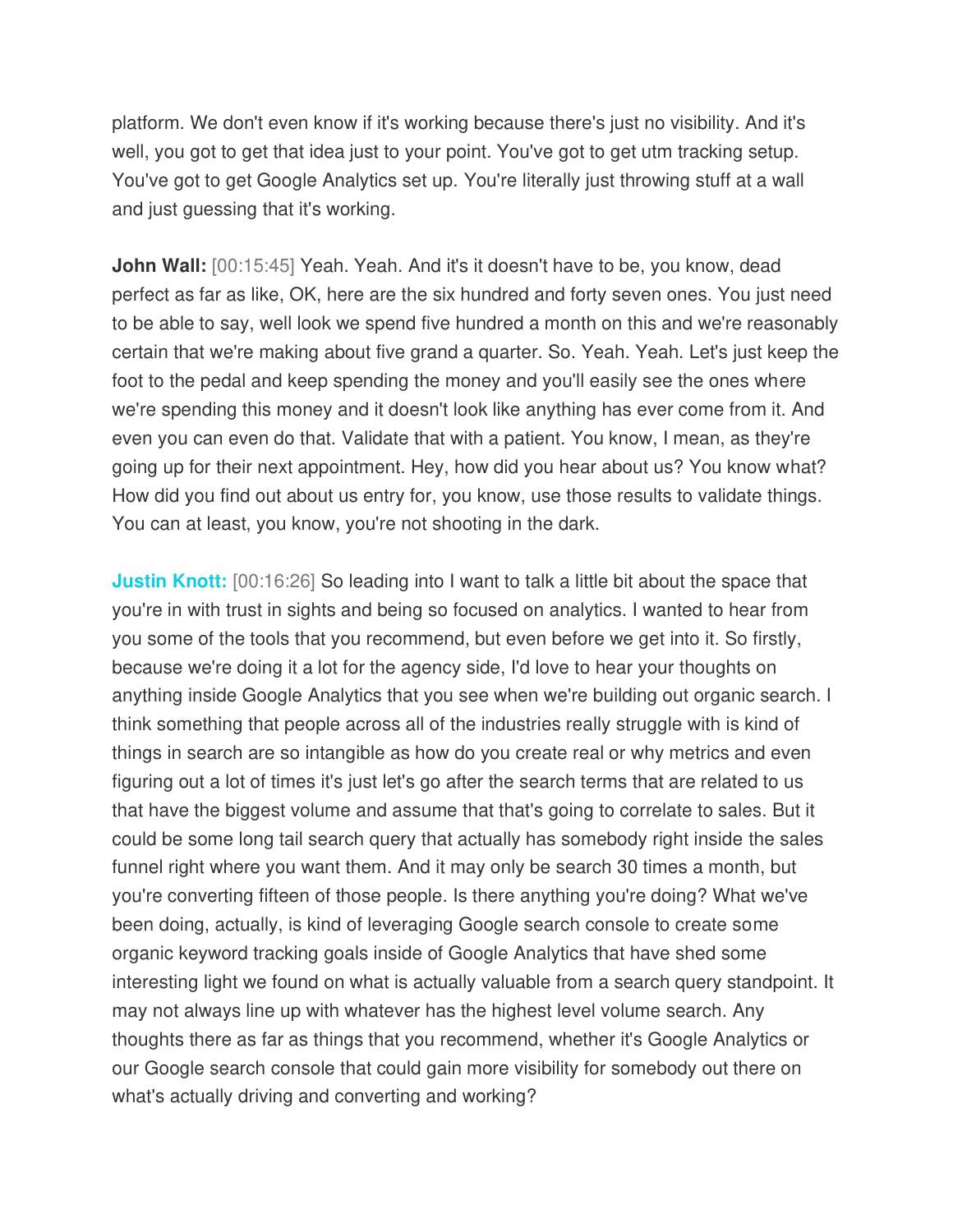**John Wall:** [00:17:55] Yeah, I mean, you know, obviously having your channel set up correctly just so you can see organic versus social versus ads, you know, that kind of data can give really good insights as far as where you should be budgeting your time and money. So that's huge. As far as topics in terms, that's kind of where G-A tends to slip a little bit.

**John Wall:** [00:18:13] And that's a lot of the work we do at trust insights, as you know, grabbing stuff from Google Trends and then, you know, mapping that out and running some machine learning against that so you can see where, you know, what you should be doing and what you should be. And that and this is one I as far as tools, if you have competitors, then, you know, having something like in a trust where you can go in and run full analytics on their sites to see what topics they're scoring for and what terms are effective for them. And then you can climb that, bring yourself up to speed or just the opposite if you know your competitors are feeble. You can go look at what's your best content and go back and continue optimizing it, because if we see this all the time where people put a bunch of stuff out there and then, you know, after two or three years we'll run this analysis and say, okay, here's the top 20 performing pages and you go and refresh all that stuff. Just make sure it's got a new published date and, you know, just tweak it a little bit to make sure that it's current. And suddenly you see 10 or 20 percent less than your overall traffic because you get, you know, SEO boost because that stuff's all fresh. It starts showing up even higher. So that's a big one. Then we do a lot of predictive stuff where we can look at, you know, if you've got three or four years worth of history, you can create some really interesting reports on, OK, here's the time of year when stuff begins to peak.

**John Wall:** [00:19:30] And so most people make the mistake of kind of like saying, OK, here's our budget divided by 12 and that's all going to spend every month. And, you know, you may go back in and realize that like, well, we probably don't need to be spending anything on, you know, in July or August. Yeah. And this, of course, is the big thing with this is everybody has all these seasonal biases that they think are the case. And a lot of times the data proof stuff otherwise, like a bunch of industries, you always see it like the week between Christmas and New Year's is just in some industries. You won't want to fight for your life for that week because people finally have a little bit of free time and they're searching for stuff. And that's actually those are critical weeks for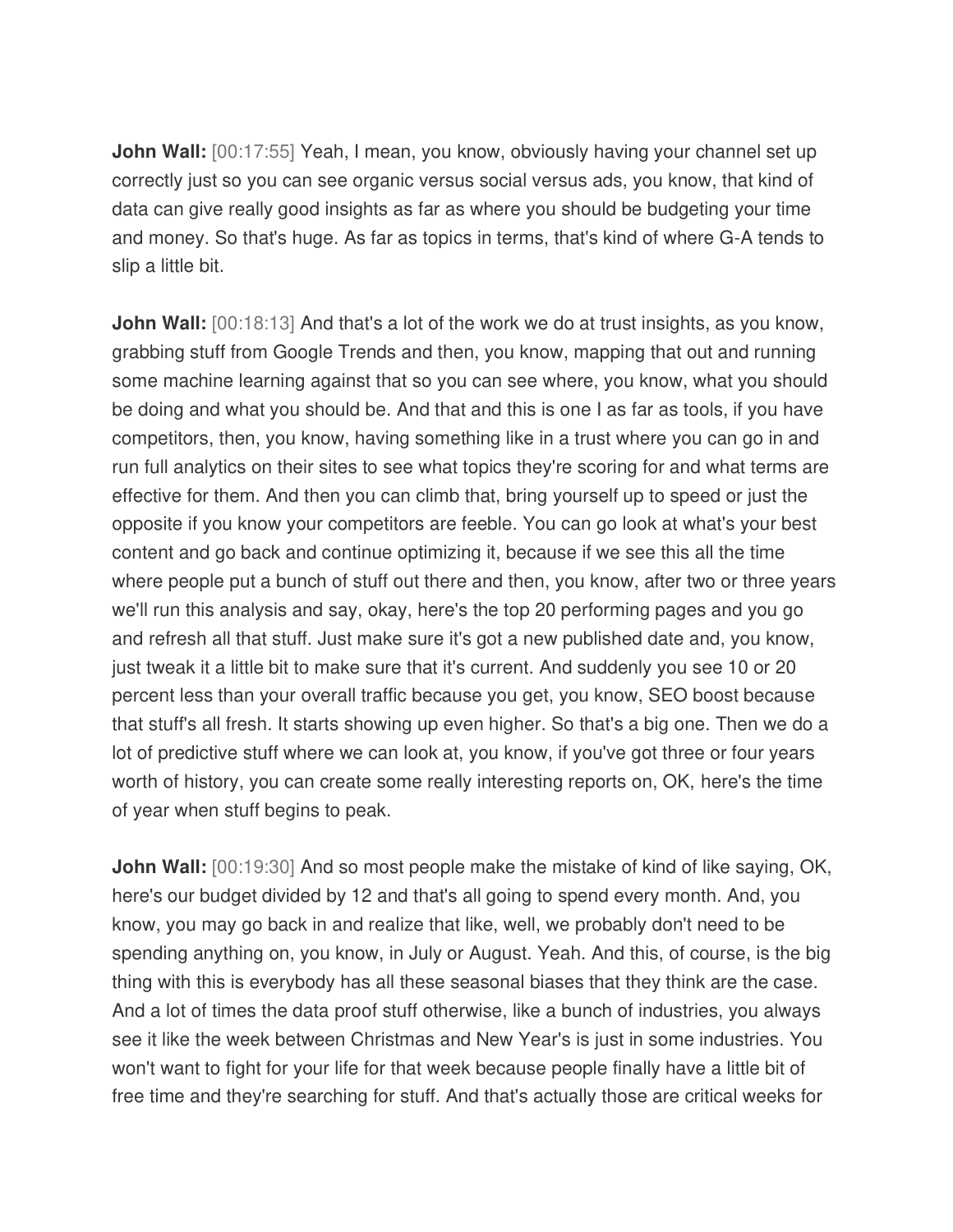new business. And then. The other side of it, too, a lot of times there's times of day or weeks or month where there's no point you spending any money because you just you know, the track record has proven that nobody's ever looking for stuff in those hours and clicks you get at those points or just put your money in a pile and it.

**Justin Knott:** [00:20:21] That makes total sense. And we see that a lot of the medical side, because of the ebbs and flows of how insurance works as you close the year out. Things just get. It's the wild, wild west because you've got everybody hit their deductibles. Everybody's ready to get in and get all of their stuff done. And then the new year starts and it's like not I'm good. I've been putting more money on my health before the end of the year.

**John Wall:** [00:20:40] Right. Right. The \$3000 pair of glasses in December that are getting burned out and all that stuff, you know, it's crazy.

**Justin Knott:** [00:20:46] I love the point that you brought up because it's actually even kind of putting our money where our mouth is. It's one of the most successful things that we've seen in organic growth traffic for our website on the agency level. Is that content update that you referred to at such a low hanging fruit thing? I think so many people miss. And if you just section awesome time to update the stuff that's working. I mean, we've seen upwards of 20, 30, sometimes even 40 percent uptick in search traffic for even old blog posts that we've already carved out an area. Let's go and add some LSI keywords. Let's go out and add a little bit more, either remove some out of date stuff, add some more stuff that matters in this this time frame and then just simply update it and you just sit back and just watch your traffic.

**John Wall:** [00:21:31] What's the numbers coming or do you want to do? A real gut punch is run that report against your competitors and grab all their stale stuff and you do new posts on it, you know, on your side.

**Justin Knott:** [00:21:41] And that is a great idea. Yeah, let's just slide over. One thing that we deal with in the space, I'd like you like your thoughts if you have any on a lot of doctors as this kind of landscape is growing further out and more patients, I think, are getting involved in they're kind of what we call empowering their own health journey and kind of taking their health into their own hands. So even when you get into stuff that just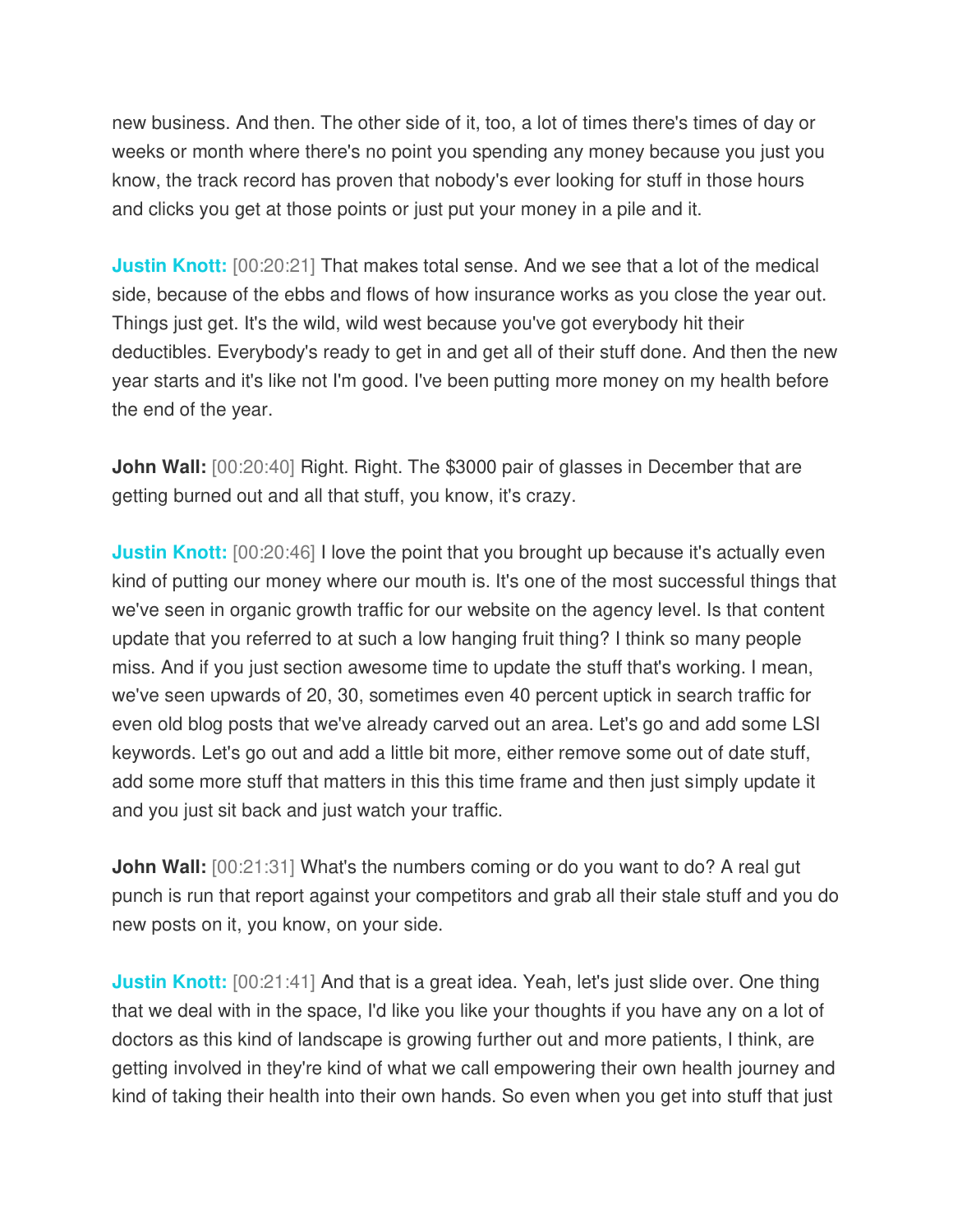you never really could imagine, either people self referring or going in and diagnosing themselves and walking through, which I know drives doctors crazy, but it's happening all the time. There's a lot of markets that are almost being created or discovered. Do you have any tips, whether it's leveraging digital advertising or leveraging social? A lot of times we'll come in to say a doctor that's doing sarcomas or something and they have they do have a captive audience. It may not be large, but there's not much search footprint that exists there yet. So you're kind of at a rock and a hard place of where we can ranked number one. But the problem is, is that there's one person searching for it. So it's kind of figuring out how you start that education funnel is at Facebook groups like what do you recommend when you kind of have these new search landscapes that are evolving as more patients are getting involved in their health care?

**John Wall:** [00:22:54] Yeah, that's a great question, because really one of the big problem well, it's not a problem. It's just the nature of the beast with health care and health care is special and that every other business is talking about one to one marketing and getting to one to one. But, you know, medical is right. Everybody's got a unique diagnosis and they have personal time with the healthcare professional like it is one to one.

**John Wall:**  $[00:23:18]$  And so a lot of this it unfortunately looks behind the curtain, exposes a lot of this marketing stuff as pure baloney that, you know, is trying to be one to one. It isn't. And when you layer that on top of the one to one service you're doing, it exposes it, as you know, just not not cutting it. And then, of course, to make things worse, you have the whole privacy thing. Like it would be great if you could take your existing list of customers and just be like, hey, you know, we work with these folks, you know, but you can't divulge any of that stuff. So you're you're kind of trapped there. So I think a big part of it then is to not look at it from the marketing tactic and the kind of spray and pray thing, but really take it back to a personal level. You know, think about how can you get in front of people in the community who have this problem. So, you know, sarcoma like you're talking about, if you're running at the local library once a year, a session on, you know, what is this and how is it treated and what does it do? People will self-select for that. And of course, you're in the community with your name out there with that. So something like that is critical. And the other one would, too, which is this is just so far. This is old school marketing one, but it is the, you know, new residents just moved to town package or whatever. A lot of towns have these things where, you know,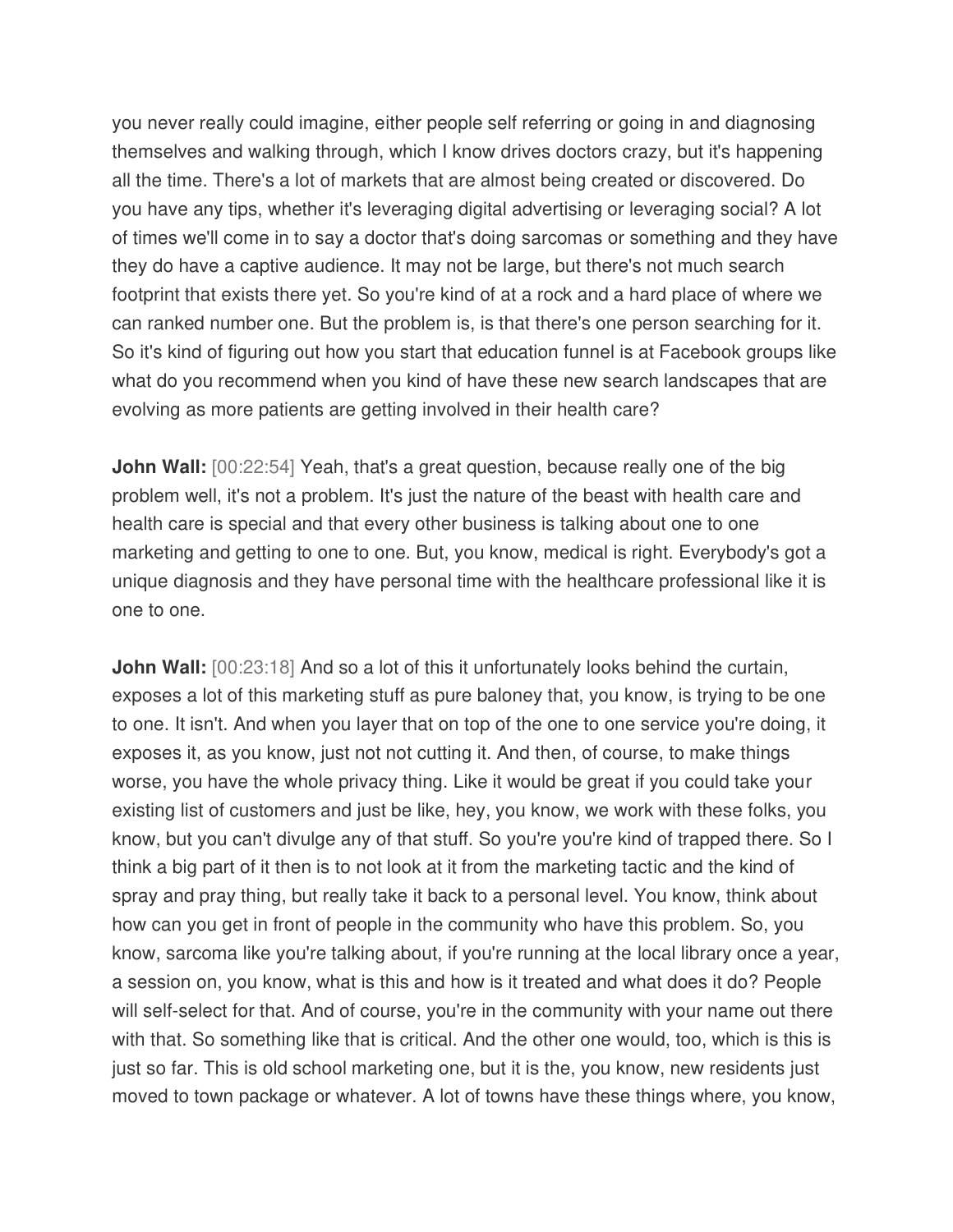there's an agency that looks at who are the folks that moved into town over the past six months and send a welcome package or something like that kind of stuff. That's where all your new business is going to come from. You know, everybody else that's been in the town for 20 years, you're hoping for personal referrals. But anytime anybody moves in, that's a chance to get somebody on the roster that you've never had before.

**Justin Knott:** [00:24:55] That's very true. That's yeah, that's such a good point. And it is a very old school marketing approach. But it also I mean, when you're dealing with care, it's just it's just so much different than like an e-commerce website. Right. Or or something else that doesn't have such a personal effect on you that these old school approaches are still super, super effective because people want to feel like they have a voice and they're taken serious and establish a no Lycan trust relationship with whoever is going to be their point of care provider before they even walk through the door. That's a great way to do so.

**John Wall:** [00:25:27] Yeah. So, you know, the way to think about it always as a medical professional trying to do this marketing, you're not going to copy what software companies or Amazon or any of these things other companies do.

**John Wall:** [00:25:37] You're gonna want to copy the local schools. You know, anything that a school does, you're gonna want to point. Anything that real estate professionals do. You know, that's all the kind of stuff that you want to copy and get it all. And unfortunately, it's a huge ass. Great. Because fantastic medical professionals tend to be procedure oriented and very rigid. And you're really looking for, you know, a politician to God, shake hands and smile and be seen with the babies. And those are two very different skillsets. So it can be very challenging.

**Justin Knott:** [00:26:07] That's very true. And then obviously it was they move into the surgical stuff. That's what my business partner does. A lot of that space that you reference with Physician liaison is where they're kind of those business development people, but they're really more focused on that customer service component. And that's why I think it's so effective, because it can really stall out as doctors get out of residency and fellowship. They start new practices. They have all intents and purposes of going out and getting involved in the community, meeting their other providers, and then life just happens. They have 10 surgeries a day and they're trying to grow a practice and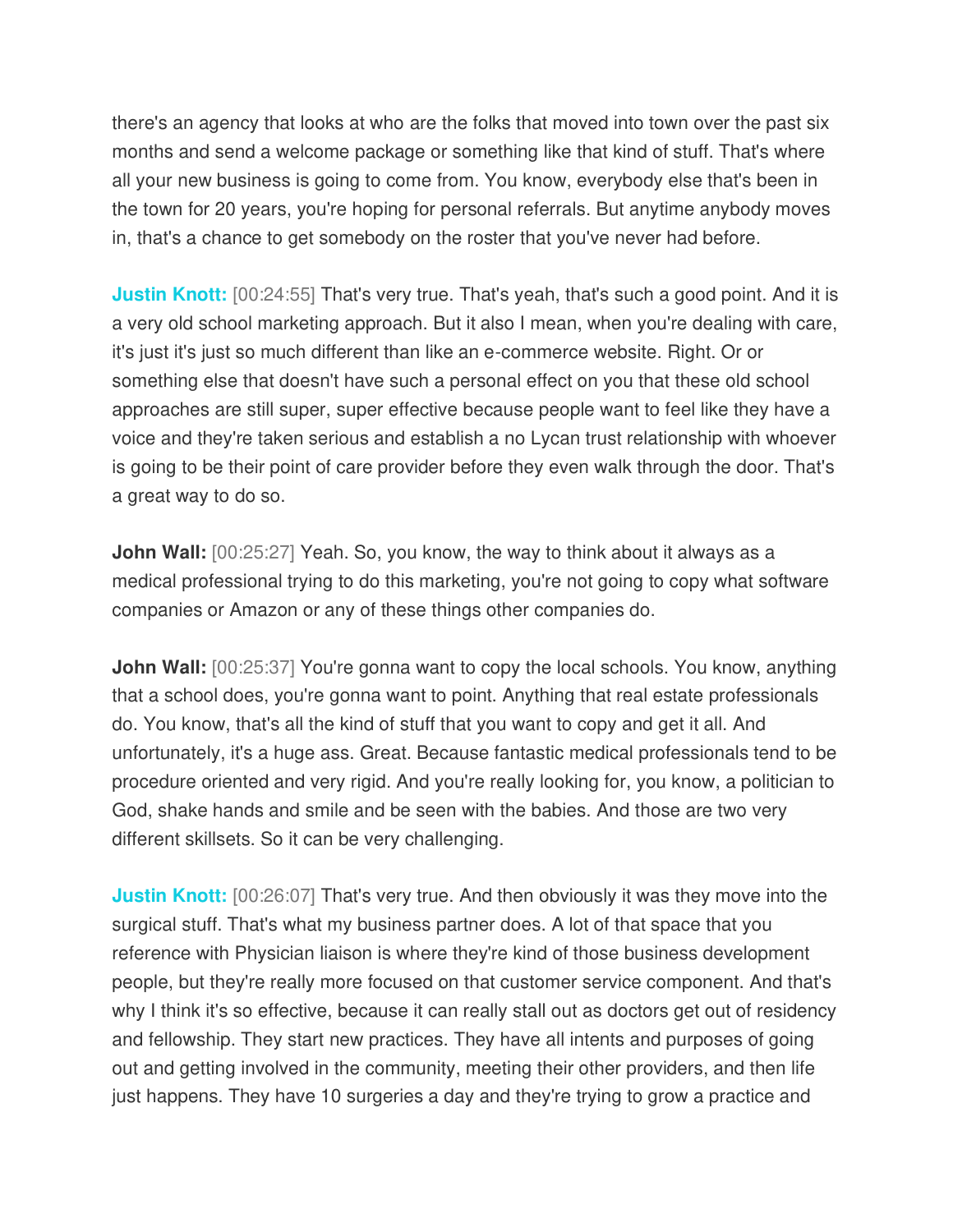trying to figure out how to be a business person in the same sense. And so then it just all falls to the wayside. And then they're frustrated when they can't get patients like, well, nobody knows who you are, be searching for that online right now. So you need to go out in the community.

**John Wall:** [00:26:51] Yeah. And we have you know, everybody talks about health care expense for policyholders and all that. But we really have failed doctors, too, and that they have just become so buried in all of the latest EMR stuff, you know, keeping track of what's going on. And they're just their days are like packed from end to end.

**John Wall:** [00:27:08] And I know a lot of situations where people aren't able to give the time to the patients they want to give. So, yeah, we we have some work to do on that front.

**Justin Knott:** [00:27:15] I couldn't agree more in the whole EMR Spaces created just such such a nightmare scenario for both private practice as well as the hospital level, just as that's really becoming a reality that they need to get on board from a compliance standpoint. Now it's just creating. I mean, we have we have a group in Florida that we know well that's going to spend upwards of a couple billion dollars just on implementation for their EMR system, for their whole hospital system. And it's just like that's such a staggering number just to get everybody on board and working in the same direction.

**John Wall:**  $[00:27:47]$  Yeah. And this is this is the same thing you see just in the mainstream with customer data platform tepees. But it's just, you know, with an EMR, this is in the public good to, you know, to have all these things proprietary that kind of is defeating some of the huge wins of if this stuff is on an open platform, you really can look at what's going on in healthcare and how disease spreads or where the treatments are most effective.

**John Wall:**  $[00:28:10]$  I mean, they're incredible opportunity for us, for all of humanity, if we can get this right. But yeah, it's it's going to be a tough fight that we have to fight every single day.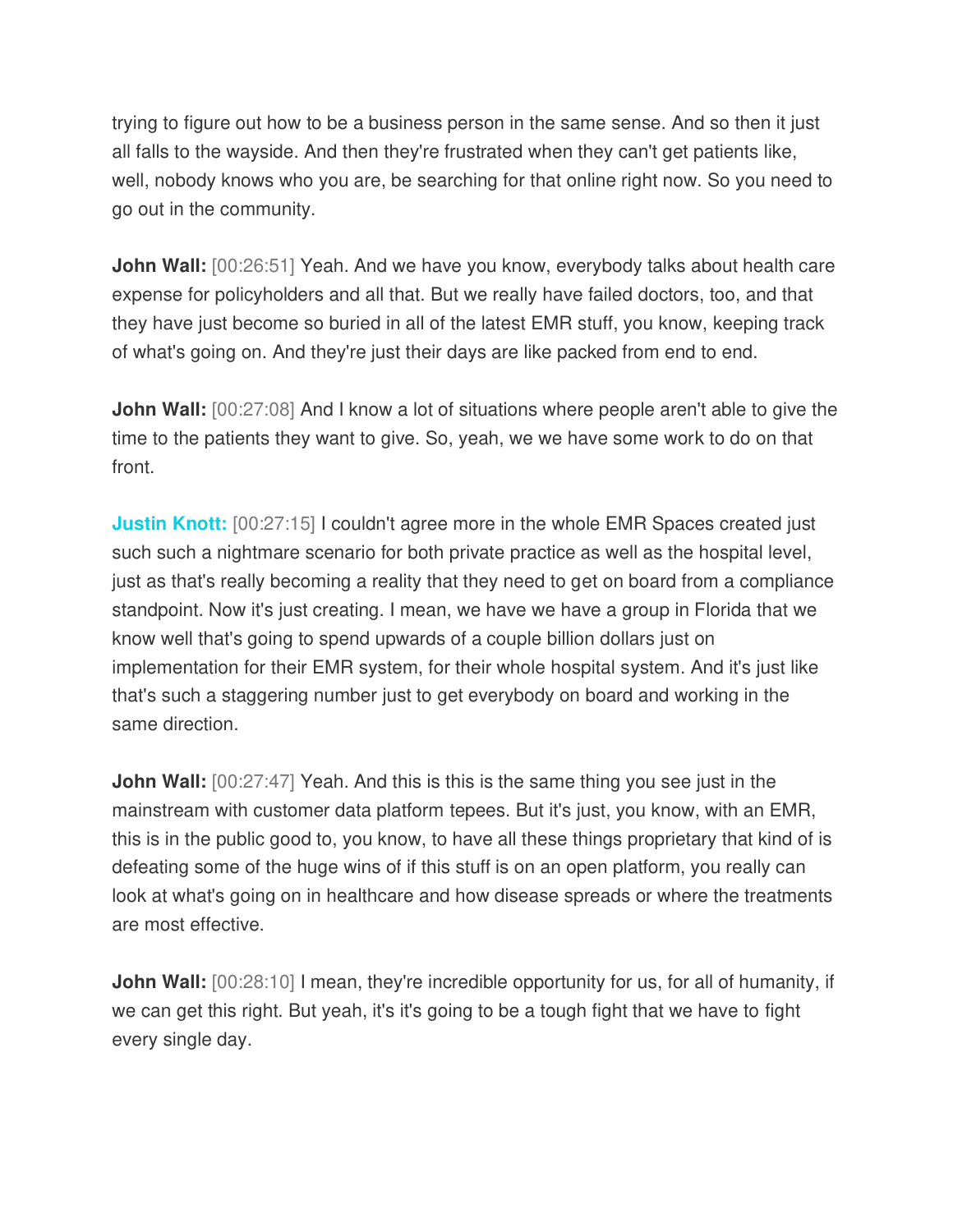**Justin Knott:** [00:28:19] I agree. I I could not agree more. I mean, the space still remains so fragmented. I mean, between the number of EMR and clearing houses and a lot of people not knowing where to get their data from. I mean, it's it's kind of a new journey almost every time that you enter a situation, whether it's a hospital or a private practices. They can't run their reports or they've got a different EMR than last person's. There's no clarity on their data. They don't know where their patients are coming from. They'll tell you this. My biggest referral and you actually look at the real numbers and are they're not or not the most valuable patients. And so, yeah, it's it's very difficult because from a marketing standpoint, it's very hard to close that loop because you have a CRM that can integrate to an EMR. But then in the middle of that, you have to have a patient engagement software that can do have a compliant text messaging and and all of that kind of stuff. And then you've got three systems, one trying to talk to the other trying to talk to the other. But at the end of the day, the source of truth is the EMR, which they have no customer service and they can integrate into anything

**John Wall:**  $[00:29:19]$  Part of me believes that the space is ripe for disruption. You know, I could totally see somebody coming up with a subscription program where you pay instead of your insurance premium, you just pay a fixed monthly premium.

**John Wall:** [00:29:36] And for all the physicians in that network, they get compensated on keeping you healthy and out of the hospital. And yeah, I don't know. It just seems like there's a huge opportunity there. But of course, it's, you know, it would completely disrupt the entire world. But I think, you know, the money's definitely there and people want it and. Oh, yeah. Yes. Jeff Bezos, what are you waiting for?

**Justin Knott:** [00:29:59] It's coming. I'm sure after Wal-Mart announced its health care rollout, it's a matter of time with Amazon. I think we'll see. It's like a grocery. Store and a quick care medical practice all in one year.

**John Wall:** [00:30:11] I just you know, I'm a little rough on yet my Colonoscopy from the lowest bidder. That's not a position I want to be in, but they're only making a 1 percent margin.

**Justin Knott:** [00:30:20] They're cheaper than everybody else. Here, go and ask what that's. Excellent. All right. So now that we've talked about that. Anything else is we're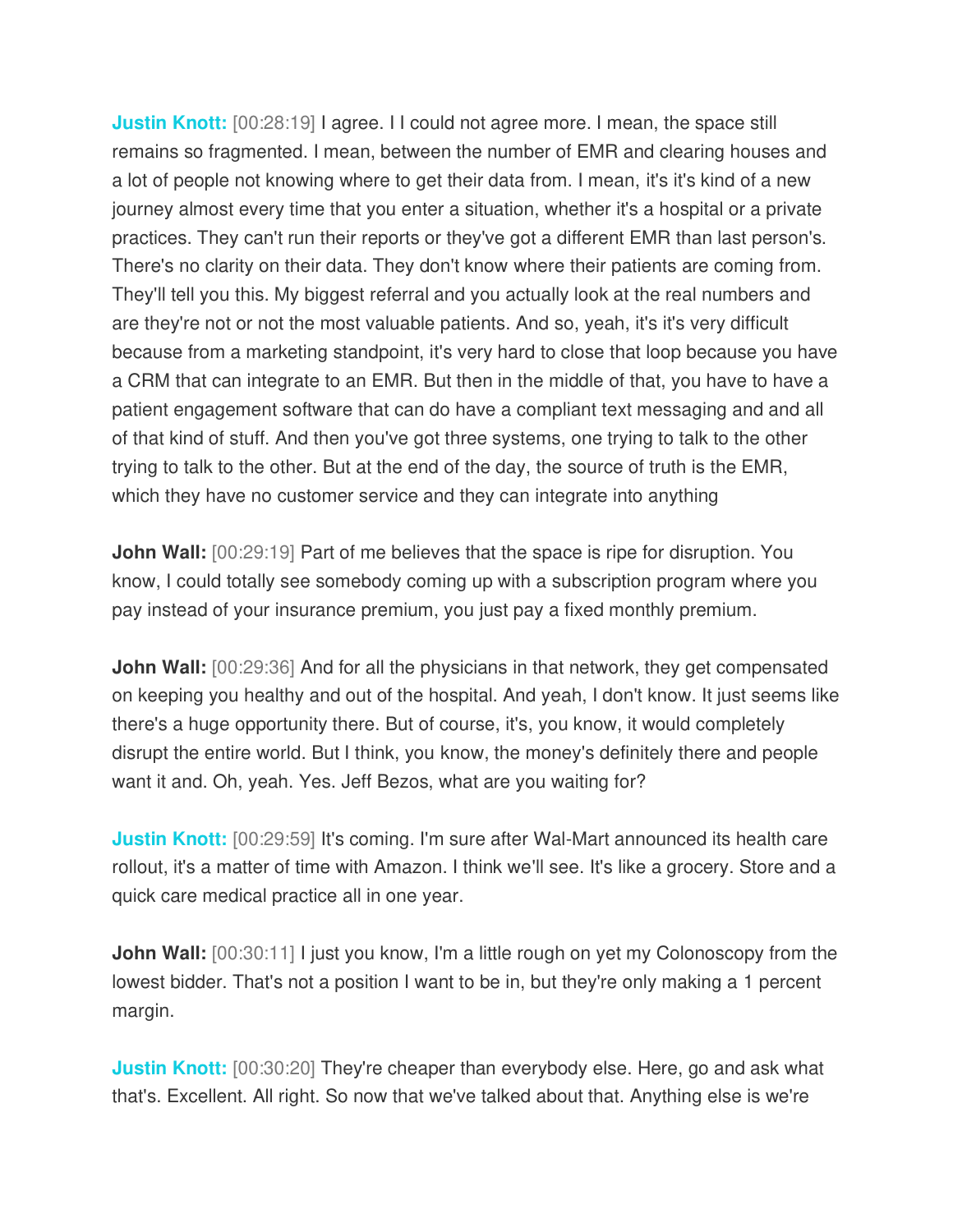kind of wrapping up some thoughts. I know you mentioned h rafts. Any other tools? They could range the gamut, whether it's for doing the research or getting visibility on our ally that you think are worth a mention before. Before we wrap anything up for the listeners out there?

**John Wall:** [00:30:46] Yeah. What's the low hanging fruit is definitely Google Analytics. You know, get that up and running like you should be able to know it every month. Okay. What was traffic like this month and where did it come from?

**John Wall:** [00:30:55] You know, because that's the biggest thing that you at least want to get some kind of idea of what the heck is work. And so I would say that everybody just if we start there and move upward from that.

**Justin Knott:** [00:31:05] Okay. Excellent. And oh, we actually forgot one topic I wanted to hear your thoughts on because I was listening to one of your episodes yesterday and y'all had hit on HARO, which I thought brought up a good point because we've talked a lot about onsite stuff, but there's obviously a lot of opportunity for building visibility, whether it's guest hosting or getting some mentions in backlinks, those kinds of things. And you'd mentioned HARO. Any thoughts? One, I'd like to hear your thoughts on HARO in general, because you had a really cool hack because it can be overwhelming if you're familiar with what HARO is out there.

**John Wall:** [00:31:49] Yeah. So HARO help a reporter out. This is a service that's been around forever. The idea is that basically you sign up for it and get it three times a day. Now you get this email with 20 to 30 or more articles that reporters are looking for feedback on. So like it's perfect if you look in there and you know, item number 15 says, hey, we need a dentist to talk about, you know, bonding or whatever. You know, the topic isn't so you can answer and say, oh, yeah. Hey, Dr. Smith over here is an expert on this. He'd be happy to help you with your story. But of course, what we found is that it's become overwhelming. You know, it used to be manageable, but now suddenly, you know, you're getting one hundred and fifty in a day and everybody on the team ignores the emails because they just can't make it through it. So the neat thing that Chris had done is he actually has these fed just in to text analysis and does data mining. He gets it. So he just gets alerts with like, okay, here's Google analytics, business intelligence.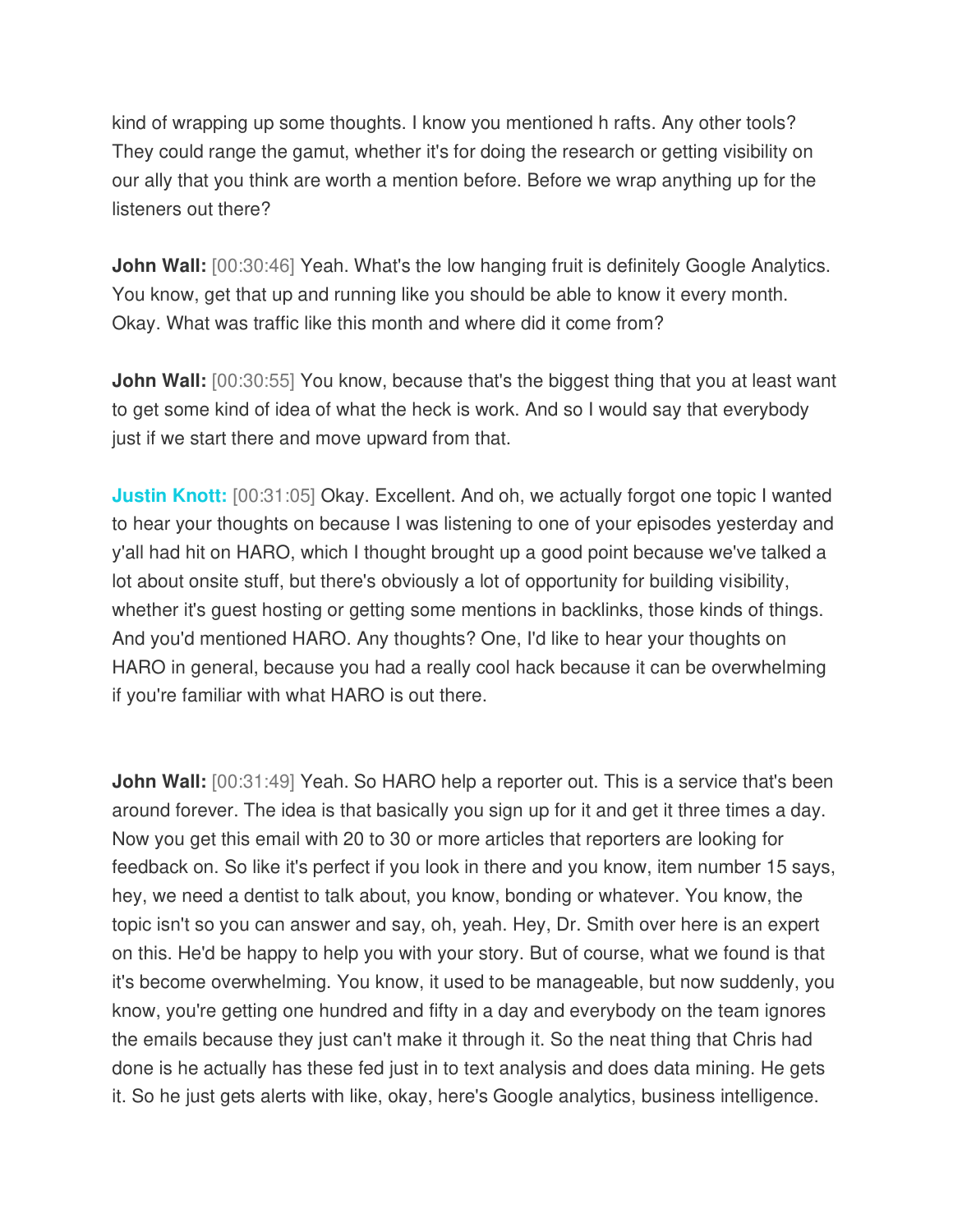Here's a story on that. And all of the, you know, how to make great French fry articles so you'll get filtered out. He never sees any of that stuff. So. So that's a good way to get there. An interesting thing on that front to note now, though, to keep an eye on is that there's a lot of, you know, quote unquote, articles that are companies publishing content. You know, they're not really trade publications. So you do have to kind of keep an eye on who the requester is.

**John Wall:** [00:32:52] And again, it's still it always loops back to. You can look at the domain and say, OK, these people that have ever sent us traffic in the past, and if not, then you're like, okay, I'm not gonna waste time on that or you pick a number you want to test. But yeah, Horrow is a it's a good way to get in. And again, if you you know, you don't have to do from machine learning model like Cripps does, just throw them all into the same G-mail folder and then once a month go do do a search for, you know, podiatrist in that folder and see what comes up. Yeah. Because I say once a month, that would that wouldn't work. You'd have to do a weekly so that the reporters don't get because they usually some God forbid, have single day turnaround, but most of step to a three day turnaround. But you just do a search against it rather than if you wait. Even when I get cooler and you can and within your G-mail you could set up a filter so that when it comes end it actually gets search for that and then it gets thrown to another folder or stars that. So you can see the ones that are start. But yeah, that's a good way to save yourself some time as opposed to reading through billion of them.

**Justin Knott:** [00:33:51] Yeah. So that's a good thing. Yeah. You probably liberate leverage a couple of free zaps with if you zap. Yeah. Or something like that and and be able to down like at least a little bit quicker if you're not as sophisticated as Kris's setting a ball on that.

**John Wall:** [00:34:02] Yeah. Well you had Zapps rolling and that'd be cool. Then you can pop up and slacker testier. Something even more annoying.

**Justin Knott:** [00:34:09] Yeah exactly. Yeah. It's, it's a good point that you brought up. I definitely noticed a shift over the last two or three years because we not only for our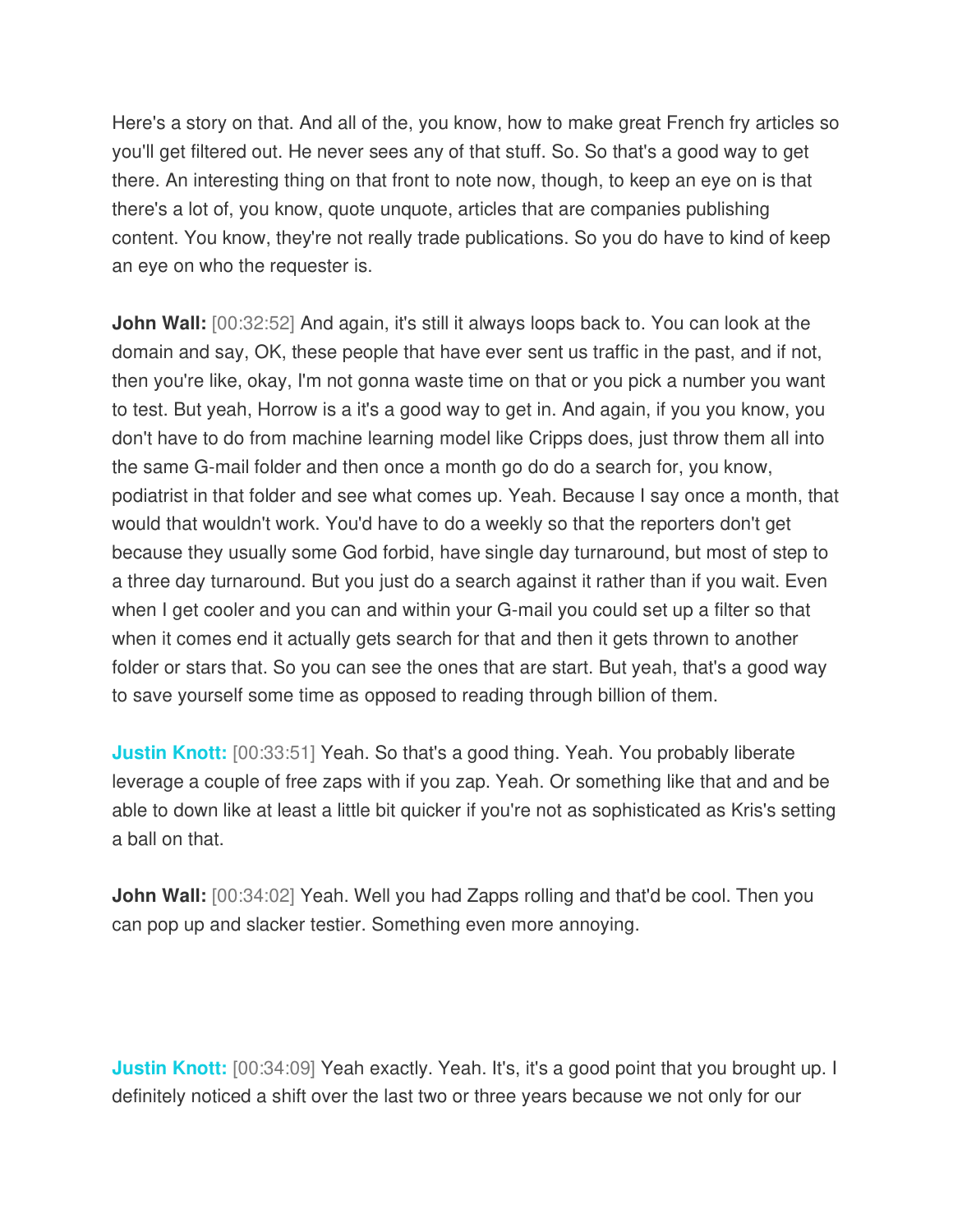clients but ourselves use Horo a lot. But it's definitely with the rise of agencies that are just focused on this whole world of back linking. It's definitely created a lot of spam situation you have to be careful of inside of Horrocks. It's just a lot of people trying to build backlinks or trying to get that list of like seventy five different Facebook ads to aggregate everyone every every single submission that's in the whole entire world. And its publisher is reaching out on behalf of their client to submit a spammy thing just to get it back. Link.

**John Wall:** [00:34:50] Yeah. Yeah. I had a request this morning for one that was like, hey, you know, you give us great tips last year. And as I went back and looked, I was like, you know, I was one of 150 people in this article. I'm not here to rate your content for you.

**Justin Knott:** [00:35:02] Yeah, exactly. That's a good point. Well, I wanted to thank you, John, for taking some. To come on today and talk to the listeners. I think there is some amazing topics that we covered and search that people are going to find really valuable. So with wrapping up, I just wanted to kind of circle back around if you'll have not listened to marketing over coffee jump over there. Y'all are available on all of the major listening platforms, right?

**John Wall:** [00:35:25] Yep, get your podcasts out and about.

**Justin Knott:** [00:35:27] Excellent. And if y'all haven't checked them out. Check out trust in sites, too, and we'll make sure to get all of the stuff into the show notes as well. So y'all can find out more information on John and get connected with him over on LinkedIn. Thanks again, John. Really enjoyed the time having you and we'll maybe do a follow up down the road.

**John Wall:** [00:35:43] That's great. Justin, thanks for having me here.

**Kelley Knott:** [00:35:45] Thank you for listening. Today's the latest episode of the Patient Convert podcast. Don't forget to subscribe and review on your favorite podcast platform. We're on Apple, i-Tunes, Google Stitcher and Spotify. Or you can sign him to receive the latest episode via email. Just check it out on my agency Web site or my personal Web site. And if you are looking for more amazing health care marketing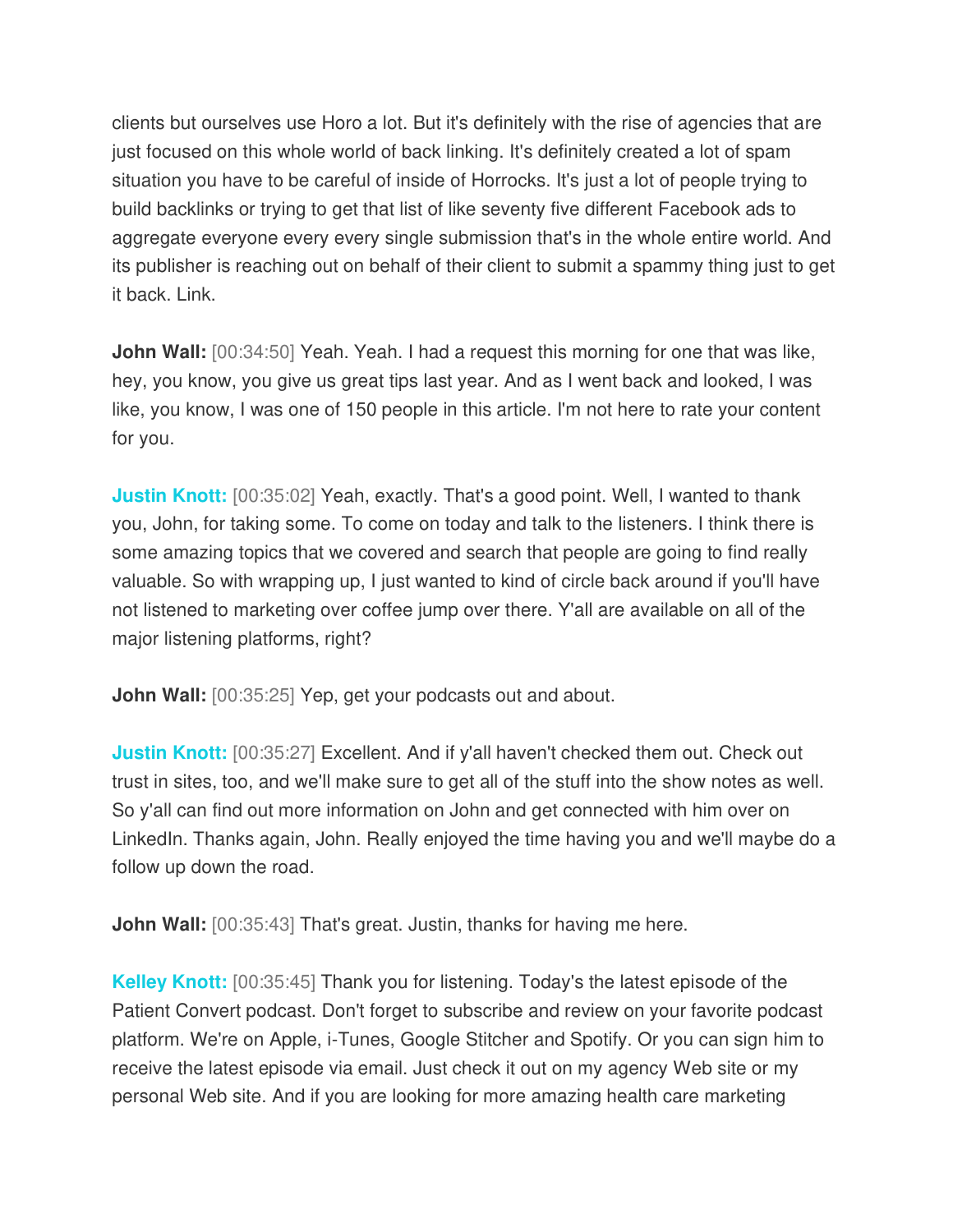information or just to engage, check us out at Intrepy dot com. And for any of my amazing physician, these on out, they're interested in growing. Their physician referrals are learning the strategies that it takes to build highly engaged physician referral networks. Check out my Web site, [kelleyknott.com](https://kelleyknott.com/) where I have free webinars, free downloads and of course, my online physician liaison training course position Liese on university. And as always, I'm a huge believer in connecting, engaging and supporting one another. And the best way we can do that is networking. And I always, always connect with you guys on social media and one of my biggest social media platforms is LinkedIn. So feel free to connect with me there on LinkedIn or Instagram or Twitter at Kelly Knott. And thank you guys again for listening to the patient convert podcast with your host Kelley Knott.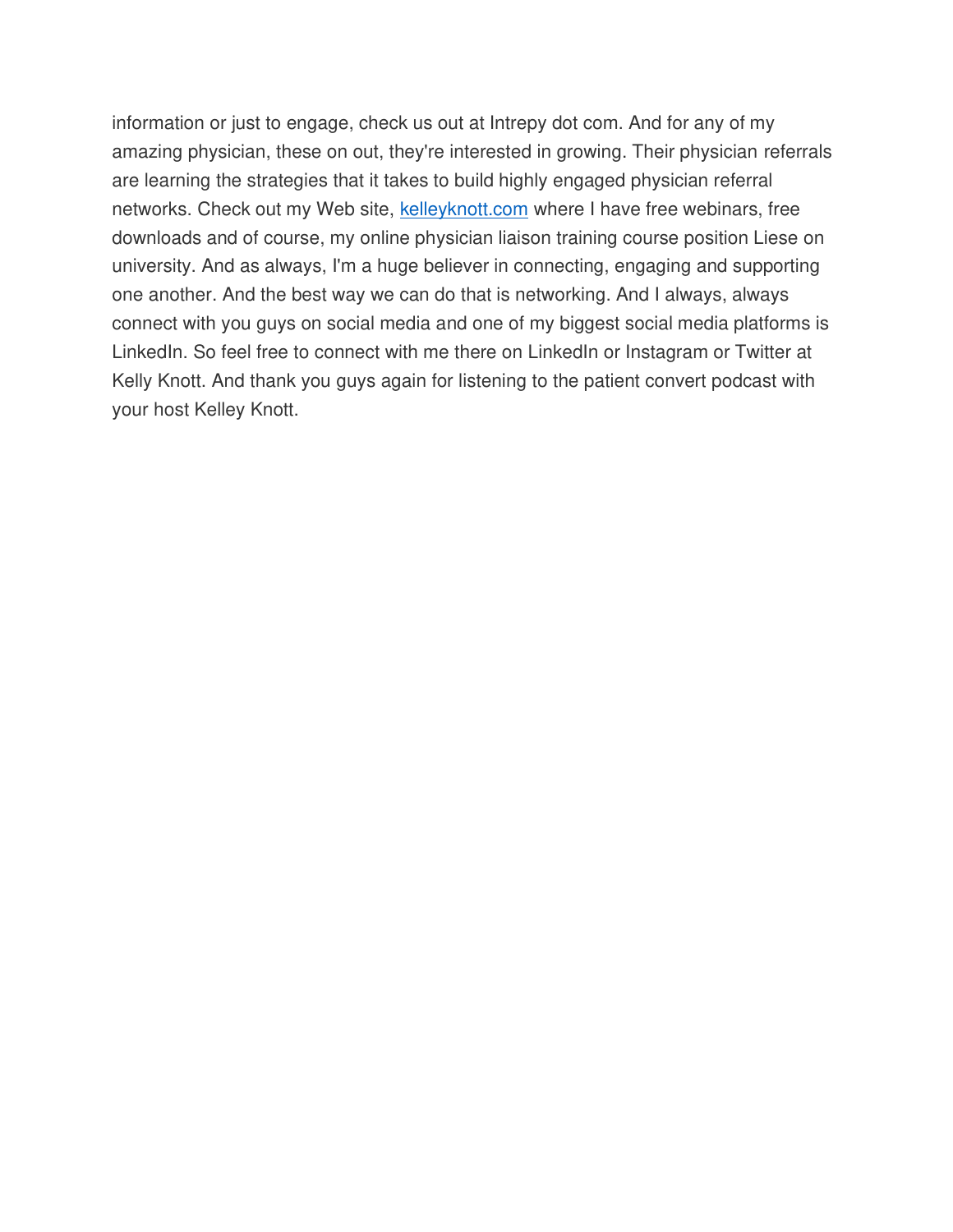

**John Wall Bio**

John is a partner at [Trust Insights](http://trustinsights.ai/) and an advisor at [EventHero.](http://eventhero.io/) He has held positions specializing in Customer Relationship Management, Marketing Automation and sales support systems at both venture funded and privately held businesses, working with clients such as Microsoft, Oracle, and Salesforce.com.

Twitter:<https://twitter.com/johnjwall> LinkedIn:<https://www.linkedin.com/in/johnjwall/>

#### Marketing Over Coffee

#### <https://www.marketingovercoffee.com/>

Marketing Over Coffee is a marketing podcast, audio on demand that covers both classic and new marketing. Your hosts, [John J. Wall](http://www.roninmarketeer.com/) and [Christopher S. Penn,](https://www.christopherspenn.com/?__hstc=59886322.bf15992eb8eff97c2135d214957178a6.1579559044181.1581435961390.1581441882025.5&__hssc=59886322.3.1581441882025&__hsfp=841935093) record the show every week and publish the show on Thursday mornings. You can download the shows and listen to them whenever you want – in your office, on your commute, where and whenever is convenient for you. Each show is about 20 minutes long and is filled with the kinds of marketing tips and tricks that you can only get from casual conversation outside of the office.